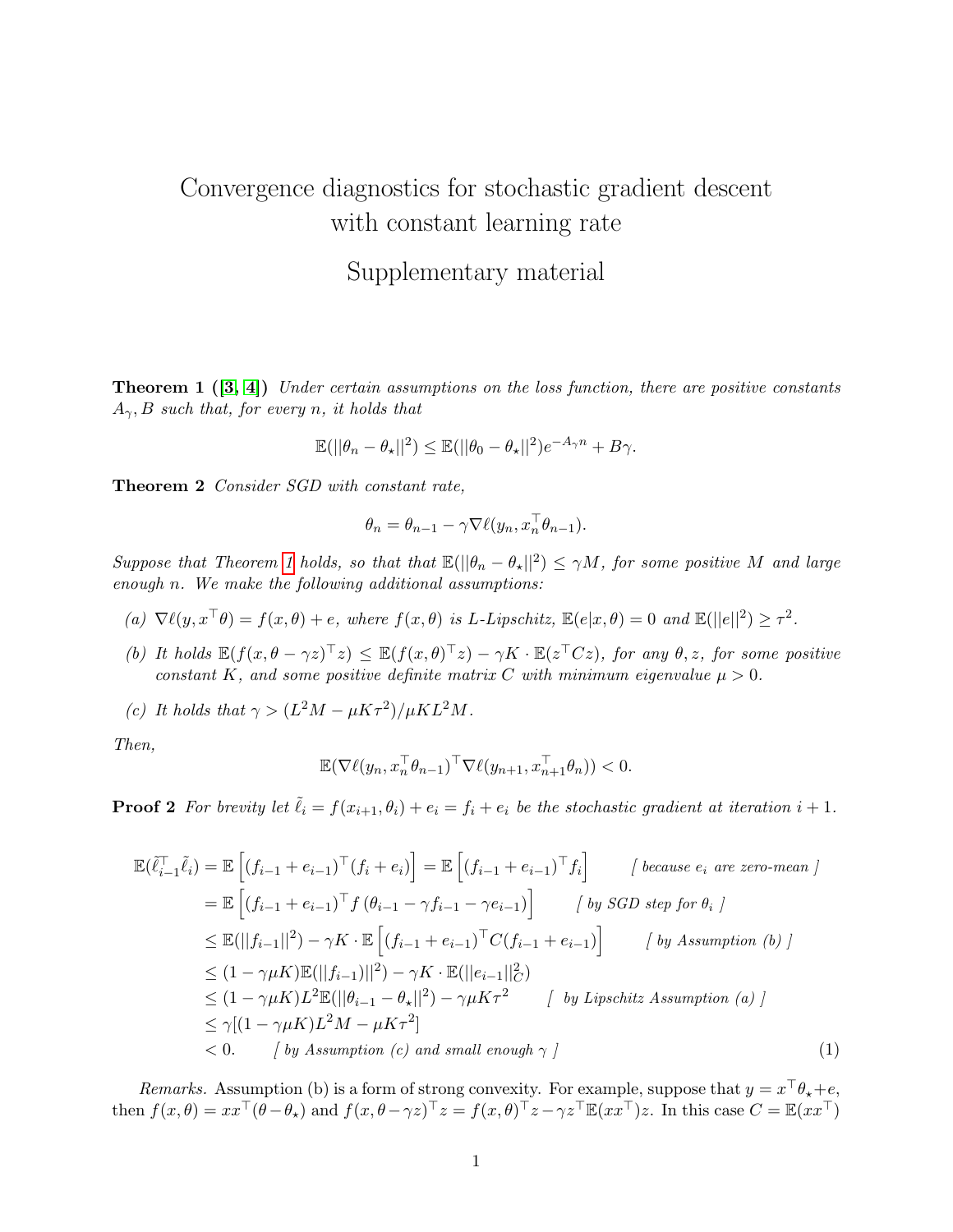is the Fisher information matrix and Assumption (b) holds for  $K = 1$ . When  $\gamma$  is small enough and a Taylor approximation of  $f(x, \theta - \gamma z)$  is possible, the above result still holds for  $K = 1$  when the Fisher information exists. Assumption (c) shows that there is a threshold value for  $\gamma$  below which the diagnostic cannot terminate. For example, suppose that error noise is small so that  $\tau^2 \approx 0$  and  $K = 1$ , as argued before. Then,  $\gamma > 1/\mu$ , that is, the learning rate has to exceed the reciprocal of the minimum eigenvalue of the Fisher information matrix.

<span id="page-1-2"></span>**Theorem 3** Suppose that the loss is quadratic,  $\ell(y, x^{\top}\theta) = (1/2)(y - x^{\top}\theta)^2$ . Let  $x_1$  and  $x_2$  be two iid vectors from the distribution of x, and define:  $\sigma^2 = \mathbb{E}((y - x^\top \theta_\star)^2)$ ;  $c^2 = \mathbb{E}((x_1^\top x_2)^2)$ ;  $C = \mathbb{E}(x_1 x_2^{\top}(x_1^{\top} x_2)); D = \mathbb{E}(x_1 x_1^{\top}(x_1^{\top} x_2)^2)$ , and suppose that all such constants are finite. Then, for  $\gamma > 0$ ,

$$
\Delta_n(\theta) = \mathbb{E}(S_{n+2} - S_{n+1}|\theta_n = \theta)
$$
  
=  $(\theta - \theta_\star)^\top (C - \gamma D)(\theta - \theta_\star) - \gamma c^2 \sigma^2$ .

**Proof 3** For notational brevity we make the following definitions:

<span id="page-1-3"></span><span id="page-1-0"></span>
$$
\begin{aligned} \theta^+ &= \theta + \gamma(y_1 - x_1^\top \theta)x_1 \\ \theta^{++} &= \theta^+ + \gamma(y_2 - x_2^\top \theta^+)x_2, \end{aligned} \tag{2}
$$

where  $\theta$  is the current iterate, and  $\theta^+$  and  $\theta^{++}$  are the next two using iid data  $(x_1, y_1)$  and  $(x_2, y_2)$ . For a fixed  $\theta$  we understand the Pflug diagnostic through the function

$$
H(\theta) = S_{++} - S_{+}|\theta = \nabla_{++}\ell^{\top}\nabla_{+}\ell = (\theta^{+} - \theta)^{\top}(\theta^{++} - \theta^{+})/\gamma^{2}
$$
(3)

$$
and \Delta_n(\theta) = \mathbb{E}(H(\theta)) = \mathbb{E}\left((\theta^+ - \theta)^{\top}(\theta^{++} - \theta^+)/\gamma^2\right).
$$
\n(4)

We use Equation  $(2)$  to derive an expression for H:

$$
H(\theta) = (y_1 - x_1^{\top}\theta)(y_2 - x_2^{\top}\theta^+)x_1^{\top}x_2
$$
  
=  $(y_1 - x_1^{\top}\theta)\left[y_2 - x_2^{\top}\theta - \gamma(y_1 - x_1^{\top}\theta)x_1^{\top}x_2\right]x_1^{\top}x_2$   
=  $(y_1 - x_1^{\top}\theta)(y_2 - x_2^{\top}\theta)x_1^{\top}x_2 - \gamma(y_1 - x_1^{\top}\theta)^2(x_1^{\top}x_2)^2.$  (5)

Let  $y_i = x_i^{\top} \theta_{\star} + \varepsilon_i$ ; we know that  $\mathbb{E}((y_i - x_i^{\top} \theta_{\star}) x_i) = 0$ . Now, we analyze each term individually:

$$
(y_1 - x_1^{\top}\theta)(y_2 - x_2^{\top}\theta)x_1^{\top}x_2 = [x_1^{\top}(\theta_{\star} - \theta) + \varepsilon_1][x_2^{\top}(\theta_{\star} - \theta) + \varepsilon_2]x_1^{\top}x_2
$$
  
=  $(\theta - \theta_{\star})^{\top}x_1x_2^{\top}(x_1^{\top}x_2)(\theta - \theta_{\star}) + \varepsilon_1W^{(1)} + \varepsilon_2W^{(2)} + \varepsilon_1\varepsilon_2W^{(3)}.$ 

The W variables are conditionally independent of  $\varepsilon$  and so using the law of iterated expectations these terms vanish.

$$
\mathbb{E}\left((y_1 - x_1^\top \theta)(y_2 - x_2^\top \theta)x_1^\top x_2\right) = (\theta - \theta_\star)^\top \mathbb{E}\left(x_1 x_2^\top (x_1^\top x_2)\right) (\theta - \theta_\star) = (\theta - \theta_\star)^\top C (\theta - \theta_\star).
$$

Using a similar reasoning, for the second term we have:

<span id="page-1-1"></span>
$$
(y_1 - x_1^{\top}\theta)^2 (x_1^{\top}x_2)^2 = \left[ (x_1^{\top}(\theta_{\star} - \theta) + \varepsilon_1)^2 (x_1^{\top}x_2)^2 - (\theta - \theta_{\star})^{\top}x_1x_1^{\top}(x_1^{\top}x_2)^2 (\theta - \theta_{\star}) + \varepsilon_1 W^{(4)} + \varepsilon_1^2 (x_1^{\top}x_2)^2. \right]
$$
(6)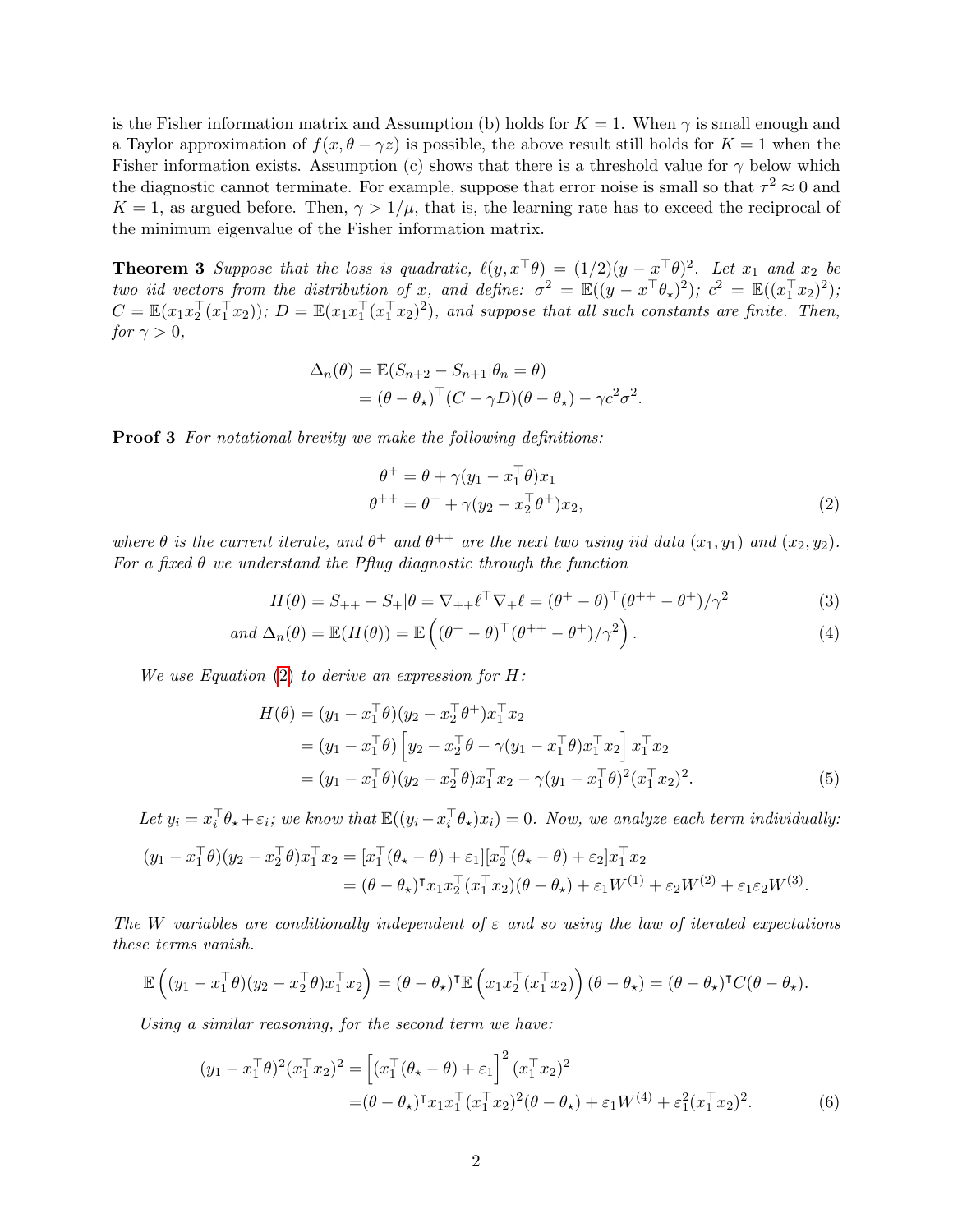In expectation of Equation [\(6\)](#page-1-1),

$$
\mathbb{E}\left((y_1 - x_1^\top \theta)^2 (x_1^\top x_2)^2\right) = (\theta - \theta_\star)^\top \mathbb{E}(x_1 x_1^\top (x_1^\top x_2)^2)(\theta - \theta_\star) + \varepsilon_1^2 (x_1^\top x_2)^2
$$
  
=  $(\theta - \theta_\star)^\top D(\theta - \theta_\star) + \sigma^2 c^2$ . (7)

By combining all results we finally get:

<span id="page-2-0"></span>
$$
\Delta_n(\theta) = (\theta - \theta_\star)^\intercal (C - \gamma D)(\theta - \theta_\star) - \gamma \sigma^2 c^2.
$$

**Theorem 4** Let  $\lambda_{\gamma} = \mathbb{E}(1/(1+\gamma||x||^2)) \in (0,1]$ . Under the assumptions of Theorem [3](#page-1-2) applied on the implicit procedure in Equation [\(9\)](#page-3-0), it holds that

$$
\Delta_n^{\text{im}}(\theta) = \mathbb{E}(S_{n+2} - S_{n+1}|\theta_n = \theta)
$$
  
=  $a_\gamma \Delta_n(\theta) + b_\gamma \left[ (\theta - \theta_\star)^\top D(\theta - \theta_\star) + \sigma^2 c^2 \right],$ 

where  $a_{\gamma} = \lambda_{\gamma}^2$ ,  $b_{\gamma} = \gamma \lambda_{\gamma}^2 (1 - \lambda_{\gamma})$ .

**Proof 4** We derive similar theoretical results for  $H^{im}(\theta)$ ,  $\Delta_n^{im}(\theta)$  under the linear normal model for implicit updates. We have the implicit updates

$$
\theta^+ = \theta + \gamma(y_1 - x_1^\top \theta^+) x_1
$$

$$
\theta^{++} = \theta^+ + \gamma(y_2 - x_2^\top \theta^{++}) x_2
$$

Also note the collinearity

$$
(y_1 - x_1^{\top} \theta^+) = \lambda_1 (y_1 - x_1^{\top} \theta)
$$
  
\n
$$
(y_2 - x_2^{\top} \theta^{++}) = \lambda_2 (y_2 - x_2^{\top} \theta^+),
$$
  
\n
$$
= \lambda_2 [y_2 - x_2^{\top} \theta - \gamma \lambda_1 (y_1 - x_1^{\top} \theta) x_1^{\top} x_2],
$$

where  $\lambda_1 = 1/(1 + \gamma ||x_1||^2)$  and  $\lambda_2 = 1/(1 + \gamma ||x_2||^2)$ . We derive an expression for  $H^{im}$ , with implicit updates:

$$
H^{im}(\theta) = (\theta^+ - \theta)^{\top}(\theta^{++} - \theta^+)/\gamma^2
$$
  
\n
$$
= (y_1 - x_1^{\top}\theta^+)(y_2 - x_2^{\top}\theta^{++})x_1^{\top}x_2
$$
  
\n
$$
= \lambda_1\lambda_2(y_1 - x_1^{\top}\theta)[y_2 - x_2^{\top}\theta - \gamma\lambda_1(y_1 - x_1^{\top}\theta)x_1^{\top}x_2]x_1^{\top}x_2
$$
  
\n
$$
= \lambda_1\lambda_2 \left[H(\theta) + \gamma(1 - \lambda_1)(y_1 - x_1^{\top}\theta)^2(x_1^{\top}x_2)^2\right]
$$
  
\n
$$
= \lambda_1\lambda_2H(\theta) + \gamma\lambda_1\lambda_2(1 - \lambda_1)(y_1 - x_1^{\top}\theta)(x_1^{\top}x_2)^2,
$$

where H is the function from the explicit update in Equation [\(5\)](#page-1-3). The formula for  $\Delta_n^{im}(\theta)$  follows by applying expectation and the reasoning in Equation [\(7\)](#page-2-0). Note that  $\mathbb{E}(\lambda_1 \lambda_2) = \lambda_{\gamma}^2$  since  $\lambda_1$  and  $\lambda_2$  are independent and have marginally identical distributions.

**Theorem 5** Consider the GLM loss defined as  $\ell(y, x^{\top} \theta) = -y \cdot x^{\top} \theta + f(x^{\top} \theta)$ . Let  $h(u) = f'(u)$ and suppose that  $h'(x^{\top}\theta) \geq k > 0$ , almost surely for all  $\theta$ . Let  $x_1, x_2$  be two iid vectors from the distribution of x. Define  $\sigma^2 = \mathbb{E}((y - h(x^{\top} \theta_{\star})^2); c^2 = \mathbb{E}((x_1^{\top} x_2)^2); C(\theta, \theta_{\star}) = \mathbb{E}([h(x_1^{\top} \theta)$  $h(x_1^\top \theta_\star)|x_1\rangle; D^2(\theta, \theta_\star) = \mathbb{E}([h(x_1^\top \theta) - h(x_1^\top \theta_\star)]^2(x_1^\top x_2)^2).$  Then, for small enough  $\gamma$ ,

$$
\Delta_n^{glm}(\theta) = \mathbb{E}(S_{n+2} - S_{n+1}|\theta_n = \theta)
$$
  
\n
$$
\leq ||C(\theta, \theta_\star)||^2 - \gamma k [\sigma^2 c^2 + D^2(\theta, \theta_\star)].
$$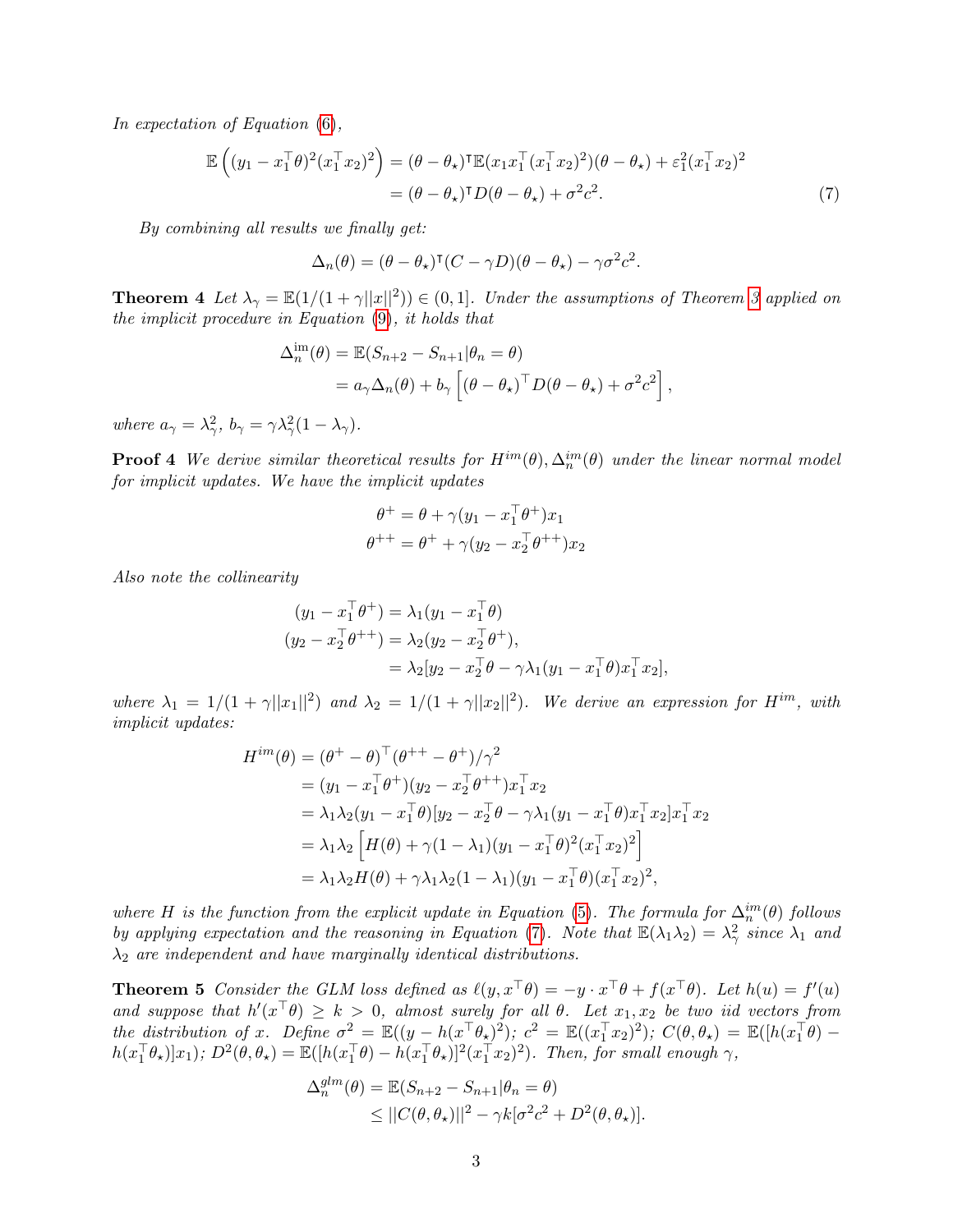**Proof 5** The updates for the GLM loss are as follows:

$$
\theta^+ = \theta + \gamma(y_1 - h(x_1^\top \theta))x_1
$$
  
\n
$$
\theta^{++} = \theta^+ + \gamma(y_2 - h(x_2^\top \theta^+))x_2,
$$
\n(8)

Note that  $h(x_2^\top \theta^+) = h(x_2^\top \theta) + \gamma h'(x_2^\top \theta)(y_1 - h(x_1^\top \theta))x_2^\top x_1 + O(\gamma^2)$ . We can now follow the exact same reasoning as in Theorem [3](#page-1-2) and that  $h'(x^{\top}\theta) \geq k$  almost surely.

## 1 Mean squared error bound for constant learning rate ISGD

In this section,  $\ell$  will denote likelihood, which is the negated loss (cf. Equation [\(9\)](#page-3-0)). Thus, we have the implicit update of SGD (ISGD):

<span id="page-3-0"></span>
$$
\theta_n = \theta_{n-1} + \gamma \nabla \ell(y_n, x_n^\top \theta_n). \tag{9}
$$

We will operate under the following assumptions:

Assumption 1 The following assumptions are true with regard to procedure in Equation [\(9\)](#page-3-0).

- (a) Function  $\ell$  is convex, twice differentiable almost surely with respect to  $x^{\top}\theta$ .
- (b) For the observed Fisher information matrix  $\hat{\mathcal{I}}_n(\theta) = \nabla^2 \ell(y_n, x_n^{\top} \theta)$  there exists constants  $b > 0$ and  $0 < t < \infty$  such that  $b \leq trace(\hat{\mathcal{I}}_n(\theta)) \leq t$  almost surely, for all  $\theta$ . The Fisher information  $matrix \ I(\theta_*) = \mathbb{E} \left( \hat{\mathcal{I}}_n(\theta_*) \right)$  has minimum eigenvalue  $\lambda > 0$ .
- (c) There exists  $\sigma^2 > 0$  such that, for all n,  $\mathbb{E}(\|\nabla \ell(y_n, x_n^\top \theta_\star\|^2 | \mathcal{F}_{n-1}) \leq \sigma^2$ , almost surely.
- (d) The function  $\theta \mapsto \mathbb{E}(\nabla \ell(y, x^{\top} \theta))$  is Lipschitz with constant L, i.e., for all  $n, \theta_1, \theta_2$ ,

$$
\mathbb{E}(\|\nabla \ell(y_n; x_n^\top \theta_1) - \nabla \ell(y_n; x_n^\top \theta_2)\|^2 | \mathcal{F}_{n-1}) \leq L^2 \|\theta_1 - \theta_2\|^2.
$$

(e) Learning rate  $\gamma > 0$  is such that  $\gamma L^2(1 + \gamma t) < \lambda (1 + \gamma b)^2$ .

To prove Theorem [8,](#page-4-0) our result for the upper bound on the MSE for constant learning rate ISGD, we first prove the following results:

**Lemma 6** The gradient  $\nabla \ell$  is a scaled version of covariate x, i.e., for every  $\theta \in \mathbb{R}^p$  there is a scalar  $\lambda \in \mathbb{R}$  such that

<span id="page-3-1"></span>
$$
\nabla \ell(y; x^{\top} \theta) = \lambda x
$$

Thus, the gradient in the implicit update is a scaled version of the gradient calculated at the previous iterate, i.e.,

$$
\nabla \ell(y_n; x_n^\top \theta_n) = \lambda_n \nabla \ell(y_n; x_n^\top \theta_{n-1}),\tag{10}
$$

where the scalar  $\lambda_n$  satisfies

$$
\lambda_n \ell'(y_n; x_n^\top \theta_{n-1}) = \ell'(y_n; x_n^\top \theta_{n-1} + \gamma \lambda_n \ell'(y_n; x_n^\top \theta_{n-1}) x_n^\top x_n)
$$
\n(11)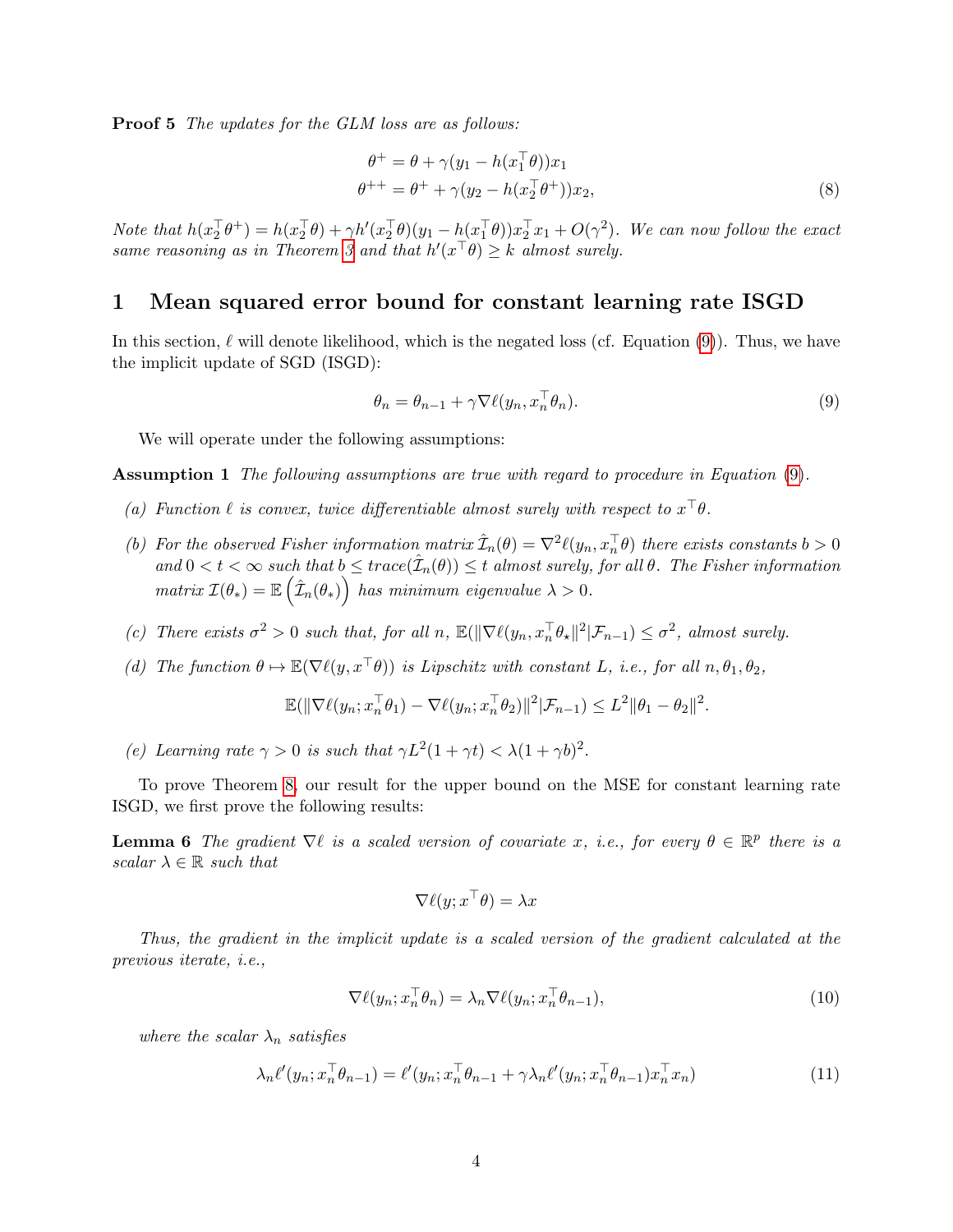**Proof 6** From the chain rule  $\nabla \ell(y_n; x_n^{\top} \theta_n) = \ell'(y_n; x_n^{\top} \theta_n) x_n$ , and similarly  $\nabla \ell(y_n; x_n^{\top} \theta_{n-1}) =$  $\ell'(y_n; x_n^\top \theta_{n-1})x_n$ . Thus the two gradients are collinear. Therefore there exists a scalar  $\lambda_n$  such that

<span id="page-4-1"></span>
$$
\ell'(y_n; x_n^\top \theta_n) x_n = \lambda_n \ell'(y_n; x_n^\top \theta_{n-1}) x_n \tag{12}
$$

We also have,

$$
\theta_n = \theta_{n-1} + \gamma \nabla \ell(y_n; x_n^\top \theta_n) \quad [by \ definition \ of \ implicit \ SGD \ update \ Equation \ (9)]
$$
  
=  $\theta_{n-1} + \gamma \lambda_n \ell'(y_n; x_n^\top \theta_{n-1}) x_n \quad [by \ chain \ rule \ and \ Equation (12)]$  (13)

Substituting the expression for  $\theta_n$  in Equation[\(13\)](#page-4-2) into Equation[\(12\)](#page-4-1) we obtain the desired result of the theorem. From Equation[\(12\)](#page-4-1) we get the equality

<span id="page-4-2"></span>
$$
\ell'(y_n; x_n^\top \theta_n) = \lambda_n \ell'(y_n; x_n^\top \theta_{n-1})
$$
\n(14)

and substituting we get our desired result

$$
\lambda_n \ell'(y_n; x_n^\top \theta_{n-1}) = \ell'(y_n; x_n^\top (\theta_{n-1} + \gamma \lambda_n \ell'(y_n; x_n^\top \theta_{n-1}) x_n))
$$
  
= 
$$
\ell'(y_n; x_n^\top \theta_{n-1} + \gamma \lambda_n \ell'(y_n; x_n^\top \theta_{n-1}) x_n^\top x_n)
$$

<span id="page-4-6"></span>**Lemma 7** Suppose Assumptions 1 (a), and (b) hold. Then, almost surely it holds

<span id="page-4-4"></span><span id="page-4-3"></span>
$$
\frac{1}{1+\gamma t} \le \lambda_n \le \frac{1}{1+\gamma b} \tag{15}
$$

Proof 7 From Lemma [6](#page-3-1) we have

$$
\ell'(y_n; x_n^\top \theta_n) = \lambda_n \ell'(y_n; x_n^\top \theta_{n-1}),\tag{16}
$$

where the derivative of  $\ell$  is with respect to the natural parameter  $x^{\top}\theta$ . Using the definition of the implicit update Equation [\(9\)](#page-3-0),

<span id="page-4-5"></span>
$$
\theta_n = \theta_{n-1} + \gamma \lambda_n \ell'(y_n; x_n^\top \theta_{n-1}) x_n. \tag{17}
$$

We substitute this definition of  $\theta_n$  into Equation[\(16\)](#page-4-3) and perform a Taylor approximation on  $\ell'$ . Recall Taylor approximation for a function f,  $f(x) = f(a) + f'(\xi)(x - a)$  where  $\xi$  lies in the closed interval between a and x. From Equation[\(17\)](#page-4-4) we let  $\theta_{n-1} = a$  and  $\gamma \lambda_n \ell'(y_n; x_n^\top \theta_{n-1})x_n = (x - a)$ . Also, by the Chain rule  $\frac{\delta}{\delta \theta} \ell'(y; x^{\top} \theta) = \ell''(y; x^{\top} \theta) x^{\top}$ . Thus we obtain,

$$
\ell'(y_n; x_n^\top \theta_n) = \ell'(y_n; x_n^\top \theta_{n-1}) + \ell''(y_n; x_n^\top \tilde{\theta}) x_n^\top \cdot \gamma \lambda_n \ell'(y_n; x_n^\top \theta_{n-1}) x_n \n= \ell'(y_n; x_n^\top \theta_{n-1}) + \gamma \lambda_n \ell''(y_n; x_n^\top \tilde{\theta}) \ell'(y_n; x_n^\top \theta_{n-1}) x_n^\top x_n
$$
\n(18)

where  $\tilde{\theta} = \delta \theta_{n-1} + (1 - \delta) \theta_n$  and  $\delta \in [0, 1]$ .

By combining Equation[\(16\)](#page-4-3) with Equation[\(18\)](#page-4-5) and cancelling out the first derivative term we get

$$
\lambda_n = 1 + \gamma \lambda_n \ell''(y_n; x_n^\top \tilde{\theta}) x_n^\top x_n
$$
  
\n
$$
\lambda_n (1 - \gamma \ell''(y_n; x_n^\top \tilde{\theta}) \|x\|^2) = 1
$$
  
\n
$$
\left(1 + \gamma \text{ trace}(\hat{\mathcal{I}}_n(\tilde{\theta}))\right) \lambda_n \le 1 \text{ [where } \hat{\mathcal{I}} \text{ is the observed Fisher information]}
$$
  
\n
$$
(1 + \gamma b)\lambda_n \le 1 \text{ [By Assumption 1 (b)]}
$$
  
\n(20)

<span id="page-4-0"></span>Now we get the other bound,

 $(1 + \gamma t)\lambda_n \ge 1$  [By Assumption 1 (b)]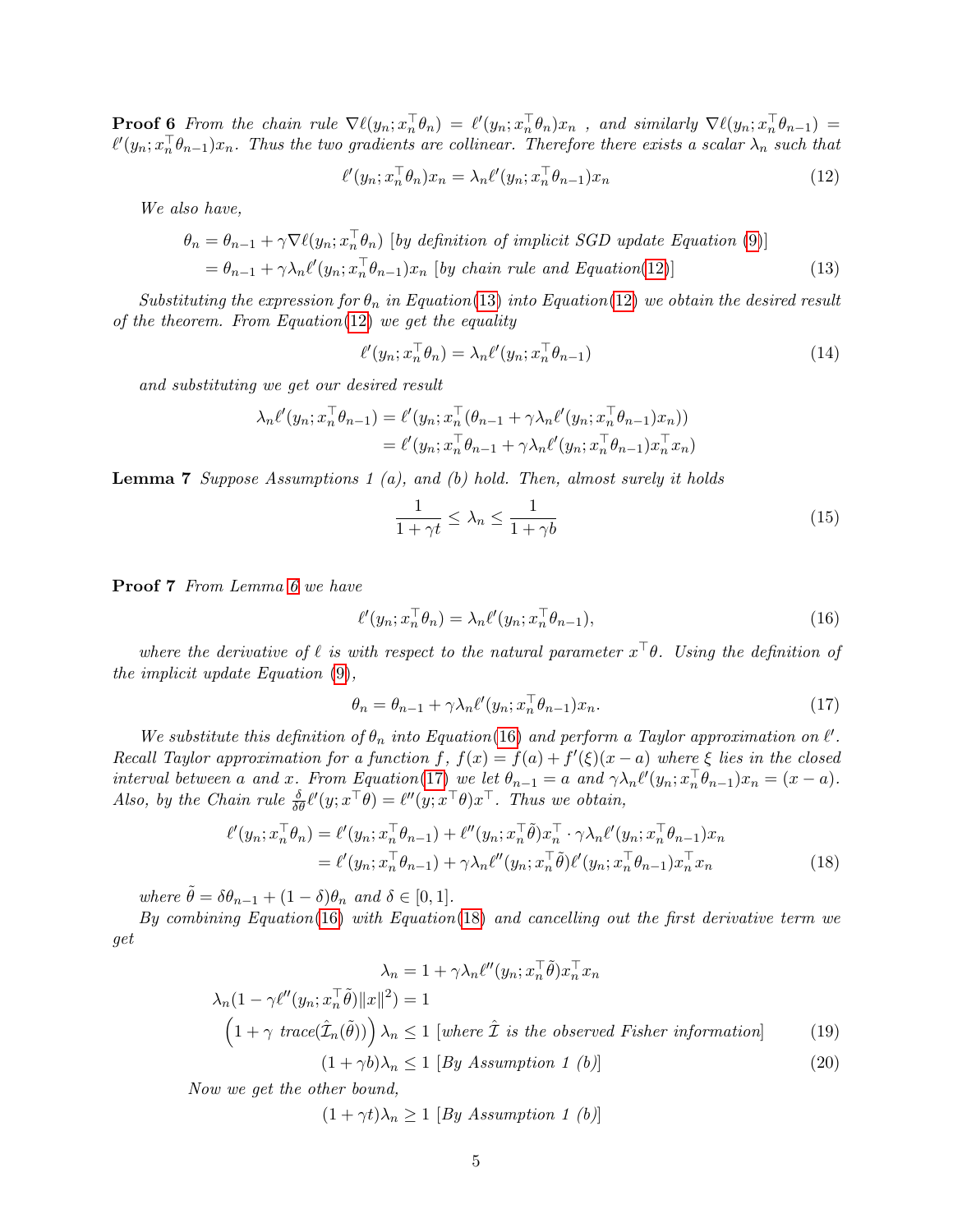**Theorem 8** Suppose that Assumptions  $1(a)$  - (e) hold. Then,

$$
\mathbb{E}(\left|\left|\theta_{n}-\theta_{\star}\right|\right|^{2}) \leq \left(1 - \frac{2\gamma\lambda}{1+\gamma t} + \frac{2\gamma^{2}L^{2}}{(1+\gamma b)^{2}}\right)^{n} \mathbb{E}(\left|\left|\theta_{n-1}-\theta_{\star}\right|\right|^{2})\tag{21}
$$

<span id="page-5-1"></span><span id="page-5-0"></span>
$$
+\frac{\gamma\sigma^2(1+\gamma t)}{\lambda(1+\gamma b)^2-\gamma L^2(1+\gamma t)}
$$
\n(22)

Proof 8 Starting from the implicit update  $(9)$ , we have

$$
\theta_n - \theta_* = \theta_{n-1} - \theta_* + \gamma \nabla \ell(y_n; x_n^\top \theta_n)
$$
  
\n
$$
\theta_n - \theta_* = \theta_{n-1} - \theta_* + \gamma \lambda_n \nabla \ell(y_n; x_n^\top \theta_{n-1}) \quad [By Lemma 6]
$$
  
\n
$$
\|\theta_n - \theta_*\|^2 = \|\theta_{n-1} - \theta_*\|^2
$$
  
\n
$$
+ 2\gamma \lambda_n (\theta_{n-1} - \theta_*)^\top \nabla \ell(y_n; x_n^\top \theta_{n-1})
$$
  
\n
$$
+ \|\gamma \lambda_n \nabla \ell(y_n; x_n^\top \theta_{n-1})\|^2
$$
\n(23)

To bound the last term,

$$
\|\gamma \lambda_n \nabla \ell(y_n; x_n^\top \theta_{n-1})\|^2
$$
  
\n
$$
= \gamma^2 \lambda_n^2 \|\nabla \ell(y_n; x_n^\top \theta_{n-1})\|^2
$$
  
\n
$$
= \gamma^2 \lambda_n^2 \|\nabla \ell(y_n; x_n^\top \theta_{n-1}) - \nabla \ell(y_n; x_n^\top \theta_*) + \nabla \ell(y_n; x_n^\top \theta_*)\|^2
$$
  
\n
$$
\leq 2\gamma^2 \lambda_n^2 \|\nabla \ell(y_n; x_n^\top \theta_{n-1}) - \nabla \ell(y_n; x_n^\top \theta_*)\|^2 + 2\gamma^2 \lambda_n^2 \|\nabla \ell(y_n; x_n^\top \theta_*)\|^2
$$
  
\n
$$
\leq 2\left(\frac{\gamma}{1+\gamma b}\right)^2 \left(\|\nabla \ell(y_n; x_n^\top \theta_{n-1}) - \nabla \ell(y_n; x_n^\top \theta_*)\|^2 + \|\nabla \ell(y_n; x_n^\top \theta_*)\|^2\right)
$$
  
\n[By Lemma 7] (24)

Taking expectation of both sides of Equation[\(24\)](#page-5-0),

$$
\mathbb{E}(\|\gamma\lambda_n\nabla\ell(y_n; x_n^\top\theta_{n-1})\|^2)
$$
\n
$$
\leq 2\left(\frac{\gamma}{1+\gamma b}\right)^2 \left[\mathbb{E}(\|\nabla\ell(y_n; x_n^\top\theta_{n-1}) - \nabla\ell(y_n; x_n^\top\theta_*)\|^2) + \mathbb{E}(\|\nabla\ell(y_n; x_n^\top\theta_*)\|^2)\right]
$$
\n
$$
\leq 2\left(\frac{\gamma}{1+\gamma b}\right)^2 \left(L^2\|\theta_{n-1} - \theta_*\|^2 + \sigma^2\right) \left[By \text{ Lipschitz and gradient bound, Assumption 1 (c), (d)\right]
$$
\n(25)

We can bound the expectation of the second term as

<span id="page-5-2"></span>
$$
\mathbb{E}(2\lambda_n\gamma(\theta_{n-1}-\theta_*)^{\top}\nabla\ell(y_n; x_n^{\top}\theta_{n-1}))
$$
\n
$$
\geq \frac{2\gamma}{1+\gamma t} \mathbb{E}\left((\theta_{n-1}-\theta_*)^{\top}\nabla\ell(y_n; x_n^{\top}\theta_{n-1})\right) \left[By\ Lemma 7\right]
$$
\n
$$
\geq \frac{2\gamma}{1+\gamma t} \mathbb{E}\left((\theta_{n-1}-\theta_*)^{\top}\nabla h(\theta_{n-1})\right) \left[where\ \nabla h(\theta_{n-1}) = \mathbb{E}(\nabla\ell(y_n; x_n^{\top}\theta_{n-1})|\mathcal{F}_{n-1})\right]
$$
\n
$$
\leq -\frac{2\gamma\lambda}{1+\gamma t} \mathbb{E}(\|\theta_{n-1}-\theta_*\|^2) \left[By\ strong\ convexity,\ Assumption 1 (b)\right] \tag{26}
$$

Taking expectations in [\(23\)](#page-5-1) and substituting inequalities [\(25\)](#page-5-2) and [\(26\)](#page-5-3) into [\(23\)](#page-5-1), and again taking expectation, yields the recursion,

<span id="page-5-3"></span>
$$
\mathbb{E}(\|\theta_n - \theta_*\|^2) \le \left(1 - \frac{2\gamma\lambda}{1 + \gamma t} + \frac{2\gamma^2 L^2}{(1 + \gamma b)^2}\right) \mathbb{E}(\|\theta_{n-1} - \theta_*\|^2) + 2\left(\frac{\gamma\sigma}{1 + \gamma b}\right)^2 \tag{27}
$$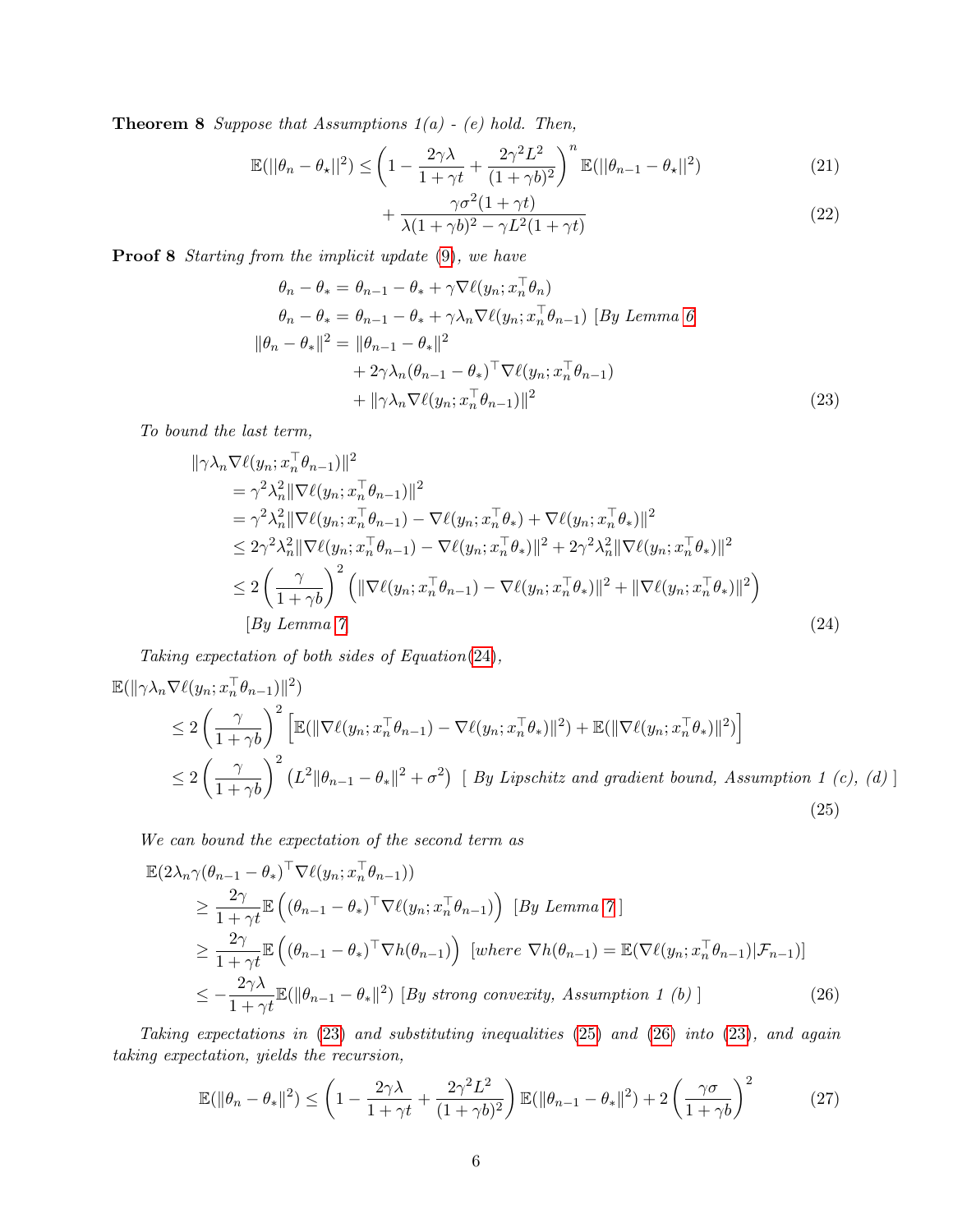Let  $\delta_n \equiv \mathbb{E}(\|\theta_n - \theta_*\|^2)$ . We can now derive the bound of the theorem as follows:

$$
\delta_n \le \left(1 - \frac{2\gamma\lambda}{1+\gamma t} + \frac{2\gamma^2 L^2}{(1+\gamma b)^2}\right)^n \delta_0 + \sum_{k=1}^{\infty} 2\left(\frac{\gamma\sigma}{1+\gamma b}\right)^2 \cdot \left(1 - \frac{2\gamma\lambda}{1+\gamma t} + \frac{2\gamma^2 L^2}{(1+\gamma b)^2}\right)^k
$$

$$
= \left(1 - \frac{2\gamma\lambda}{1+\gamma t} + \frac{2\gamma^2 L^2}{(1+\gamma b)^2}\right)^n \delta_0 + 2\left(\frac{\gamma\sigma}{1+\gamma b}\right)^2 \cdot \left(\frac{2\gamma\lambda}{1+\gamma t} - \frac{2\gamma^2 L^2}{(1+\gamma b)^2}\right)^{-1}
$$

$$
= \left(1 - \frac{2\gamma\lambda}{1+\gamma t} + \frac{2\gamma^2 L^2}{(1+\gamma b)^2}\right)^n \delta_0 + \frac{\gamma\sigma^2 (1+\gamma t)}{\lambda(1+\gamma b)^2 - \gamma L^2 (1+\gamma t)}
$$

**Lemma 9** Suppose that Assumption  $1(e)$  holds. The discount factor of the non-asymptotic bound in Theorem [8](#page-4-0) will be bounded  $0 < \cdot < 1$  for all  $\gamma > 0$ , and thus the mean squared error  $\mathbb{E}(\|\theta_n - \theta_*\|^2)$ will contract for all possible values of  $\gamma$ . In addition the stationary term will be  $>0$  for all  $\gamma > 0$ .

**Proof 9** The discount factor is bounded below by  $\left(1 - \frac{2\gamma\lambda}{1+\gamma b} + \frac{2\gamma^2 L^2}{(1+\gamma b)}\right)$  $\frac{2\gamma^2 L^2}{(1+\gamma b)^2}$  because  $b \leq t$ . We will show that this term is bounded below by 0.

A quick manipulation of the algebra gives us

$$
(lower bound) \quad 2\gamma\lambda(1+\gamma b) - 2\gamma^2L^2 < (1+\gamma b)^2 \tag{28}
$$

<span id="page-6-1"></span><span id="page-6-0"></span>
$$
(upper\ bound)\quad \gamma L^2(1+\gamma t) < \lambda (1+\gamma b)^2\tag{29}
$$

$$
(stationary bound) \quad \gamma L^2(1+\gamma t) < \lambda (1+\gamma b)^2 \tag{30}
$$

Both the upper bound and stationary bound are satisfied by Assumption 1 (e). Further manipulating the lower bound, from Equation $(28)$ ,

$$
2\gamma\lambda + 2\gamma^2\lambda b - 2\gamma^2L^2 < 1 + 2\gamma b + \gamma^2b^2
$$
  

$$
\gamma^2(b^2 - 2\lambda b + 2L^2) + \gamma(2b - 2\lambda) + 1 > 0
$$
 (31)

Solving the equality of Equation[\(31\)](#page-6-1) (with the quadratic equation) gives us

$$
\frac{(2\lambda - 2b) \pm \sqrt{(2b - 2\lambda)^2 - 4(b^2 - 2\lambda b + 2L^2)}}{2(b^2 - 2\lambda b + 2L^2)}
$$
  
= 
$$
\frac{(2\lambda - 2b) \pm \sqrt{(4b^2 - 8\lambda b + 4\lambda^2) - 4b^2 + 8\lambda b - 8L^2}}{2(b^2 - 2\lambda b + 2L^2)}
$$
  
= 
$$
\frac{(2\lambda - 2b) \pm \sqrt{4\lambda^2 - 8L^2}}{2(b^2 - 2\lambda b + 2L^2)}
$$
  
= 
$$
\frac{(\lambda - b) \pm \sqrt{\lambda^2 - 2L^2}}{(b^2 - 2\lambda b + 2L^2)}
$$

Recall that for a second-degree polynomial of the form  $a_2x^2 + a_1x + 1$ , the convexity is determined by a<sub>2</sub>. Because  $L \geq \lambda$  (a standard assumption), the discriminant  $(\lambda^2 - 2L^2) < 0$  and thus there are no real roots. Looking at the convexity,

$$
(b2 - 2\lambda b + 2L2) > (b2 - 2\lambda b + \lambda2) = (b - \lambda)2 > 0
$$

The strict inequality is because of the following. For all observed Fisher information matrices, (with p the dimesnion)

$$
trace(\hat{\mathcal{I}}_n(\theta)) \ge b \Rightarrow \mathbb{E}trace(\hat{\mathcal{I}}_n(\theta)) \ge b \Rightarrow \lambda \cdot p \ge b
$$

Thus for all  $\gamma \in \mathbb{R}$  the lower bound represented by Equation[\(28\)](#page-6-0) is satisfied. We have zero real roots and a convex function.